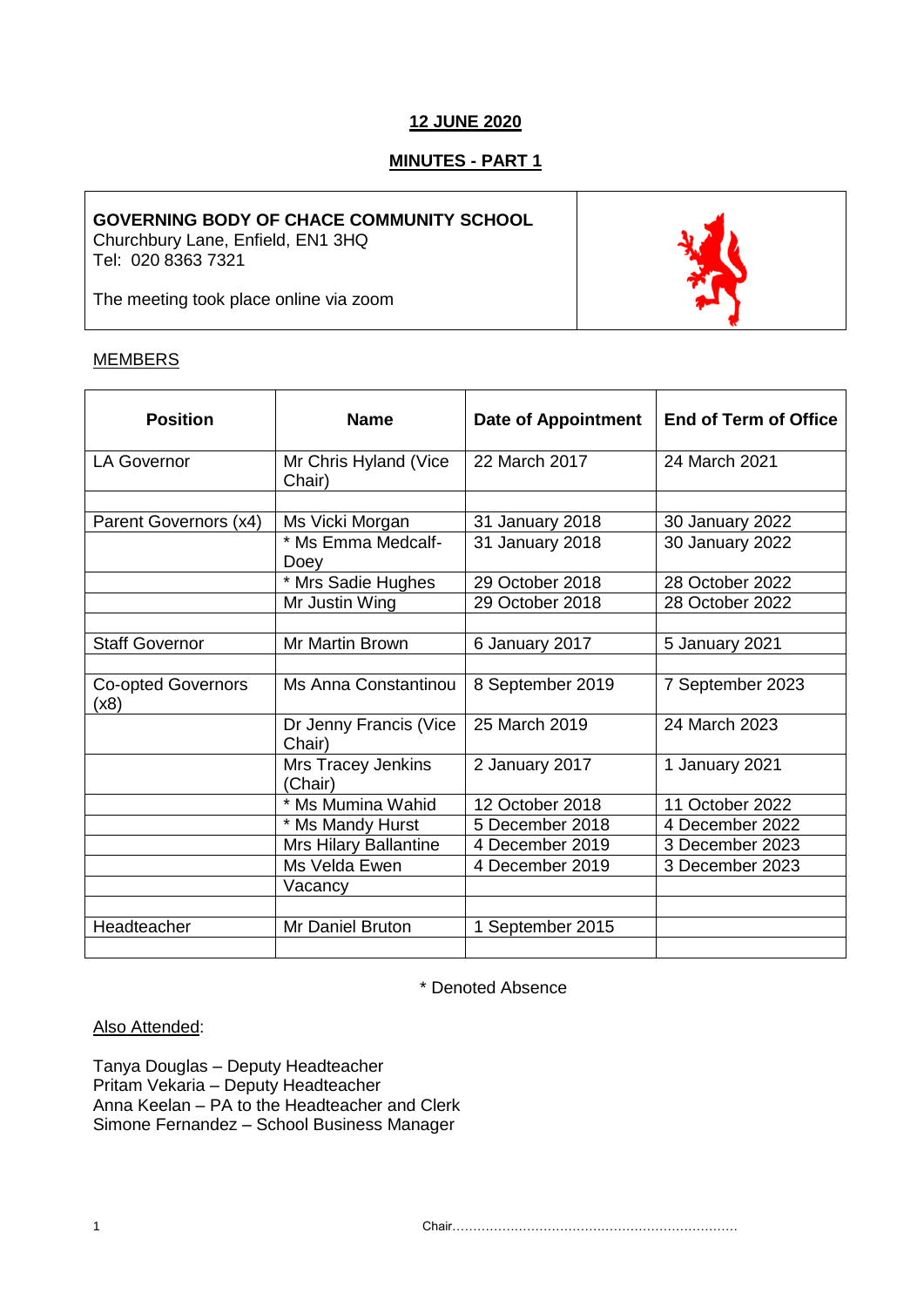### 1. APOLOGIES FOR ABSENCE

Apologies for absence from this meeting were received from Mrs Hughes and Ms Hurst.

**RESOLVED** to consent to these absences.

**NOTED** the absences of Ms Wahid and Ms Medcalf.

### 2. DECLARATIONS OF INTEREST

Governors were given the opportunity to declare any prejudicial interest they might have in respect of items on the agenda. None were made.

### 3. MEMBERSHIP

(a) Co-opted Governor

**NOTED** the ongoing vacancy.

**RESOLVED** that efforts continue to be made to fill the vacancy.

# **ACTION: Tracey Jenkins / Daniel Bruton**

4. MINUTES

The Minutes of the meeting held on 22 May 20 were confirmed and signed by the Chair as a correct record.

**NOTED** that the accuracy and content of the Minutes was praised by Mrs Jenkins.

## 5. MATTERS ARISING FROM THE MINUTES OF 22 MAY 20

**NOTED** that there were no matters arising not included elsewhere in the Minutes.

### **CORE FUNCTION: ENSURING CLARITY OF VISION, ETHOS AND STRATEGIC DIRECTION**

### 6. REPORT OF THE HEADTEACHER

**RECEIVED** a verbal report of the Headteacher, Daniel Bruton. The following matters arose from discussion of the headlines and in response to Governors' questions. Mr Bruton thanked his deputies, Ms Douglas and Mr Vekaria, for all the work they had been doing on both the curriculum and with safeguarding. Mr Bruton also thanked Ms Keelan for her assiduous support with health and safety.

### (a) COVID-19 Risk Assessment

**RECEIVED** the COVID-19 Risk Assessment, a copy of which is included in the Minute Book.

**NOTED** that the Risk Assessment had been discussed and agreed by relevant persons on 26 May 20 and formally shared with unions on 28 May 20 and then with all staff. It had been shared with the Schools Health and Safety team (SH&ST) at the LA for them to have oversight and provide guidance and feedback if required. Feedback from the LA's SH&ST had been positive as had feedback from the GMB union which had described the risk assessment as one of the most comprehensive it had seen.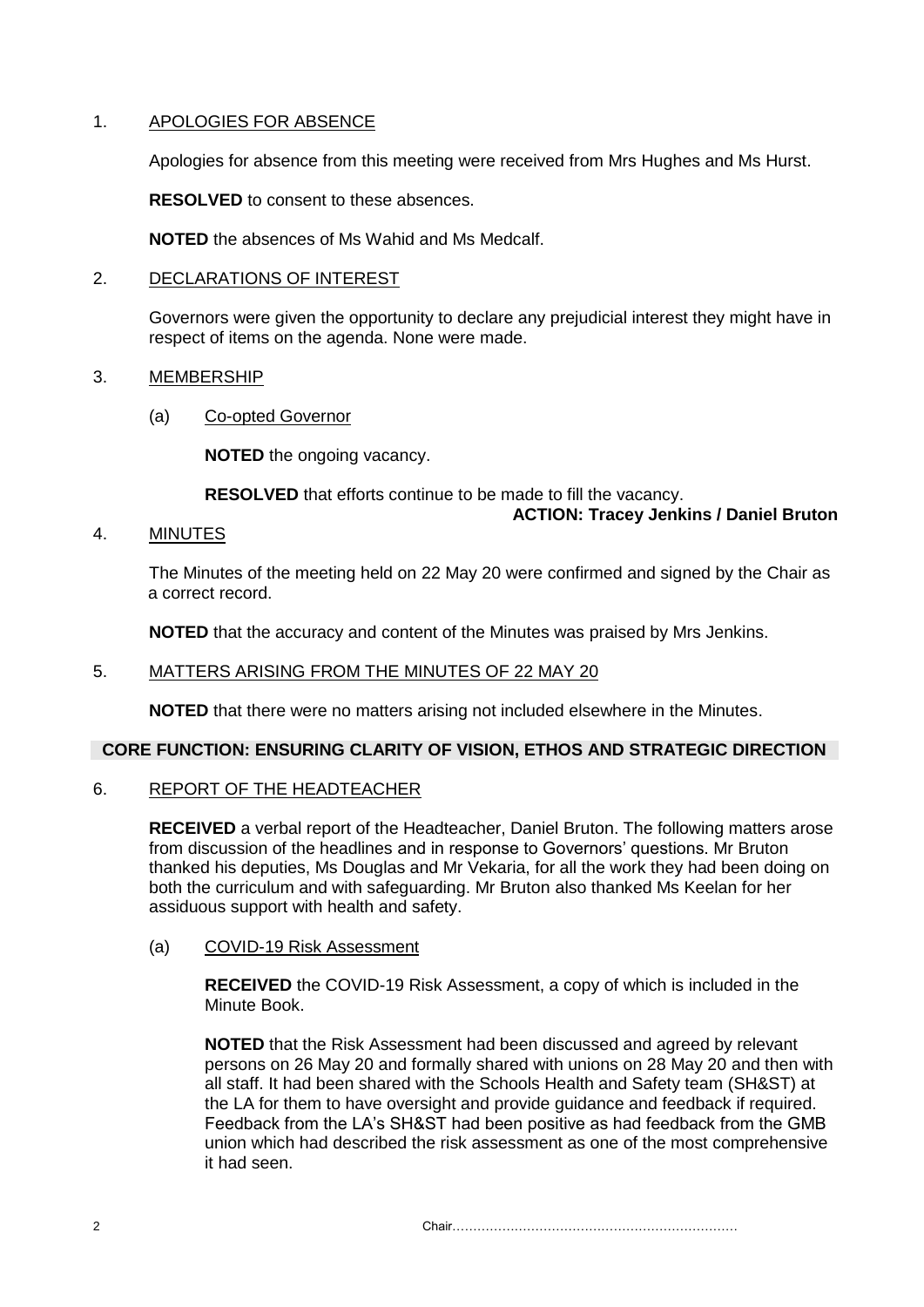A full review meeting was planned for 30 June 20 with key members of staff to include planning for small group sessions and a review of DfE guidance.

It was **questioned** and **confirmed** that Mrs Jenkins had attended the risk assessment meeting on 26 May 20 to ensure that there was a governance sounding board when completing the risk assessment and so that the Governing Board was kept informed. Mrs Jenkins had also attended a tour of the School to observe the protocols and procedures which had been put in place.

It was **questioned** and **explained** that the risk assessment was a working document which all staff could feedback into as they adjusted to the evolving situation in School. Governors were invited to visit the School to observe the processes in place and test the robustness of the operational decisions.

It was **questioned** and **confirmed** that the risk assessment made specific reference to Black, Asian and Minority Ethnic (BAME) communities.

It was **questioned** and **confirmed** that older members of staff were being individually risk assessed however no individual had raised a specific concern regarding returning to School.

It was **questioned** and **explained** that in the very rare event of a student having a meltdown there was a process in place for managing incidents of this kind including the use of PPE. Letters had gone home to all parents of children attending to clarify the expectations on behaviour and adherence to social distancing and health and safety protocols.

#### (b) Individual Risk Assessments / Staffing and Availability to Work

**NOTED** that individual risk assessments for members of staff who had identified themselves as vulnerable, shielding or looking after vulnerable family members were being carried out. Individual risk assessments were being RAG rated according to individual risk factors. From 15 June 20 the School was opening up to additional Year 10 and Year 12 students who would be in teaching bubbles alongside the two childcare bubbles.

(c) New Timetable and Social Distancing

**NOTED** that each bubble had a bespoke timetable to ensure social distancing at all times during the School Day.

#### (d) Curriculum Plan, Quality of Work and Feedback and Assessment

**NOTED** that there had been a move towards more online teaching for Year 10 and Year 12 with at least one face to face lesson per subject per week taught as a timetabled lesson. All staff had received training in how to use Google Meet and Google Classroom and safeguarding protocols has been shared regarding delivering online lessons including giving access to the lesson to another member of staff and asking students to not use the video function.

Regarding quality assuring the curriculum all SLT line managers had met with their faculties to discuss

- what key content had been taught / set in their subject by all teachers in Year 10 and 12 and how did they know;
- what key content had not yet been covered;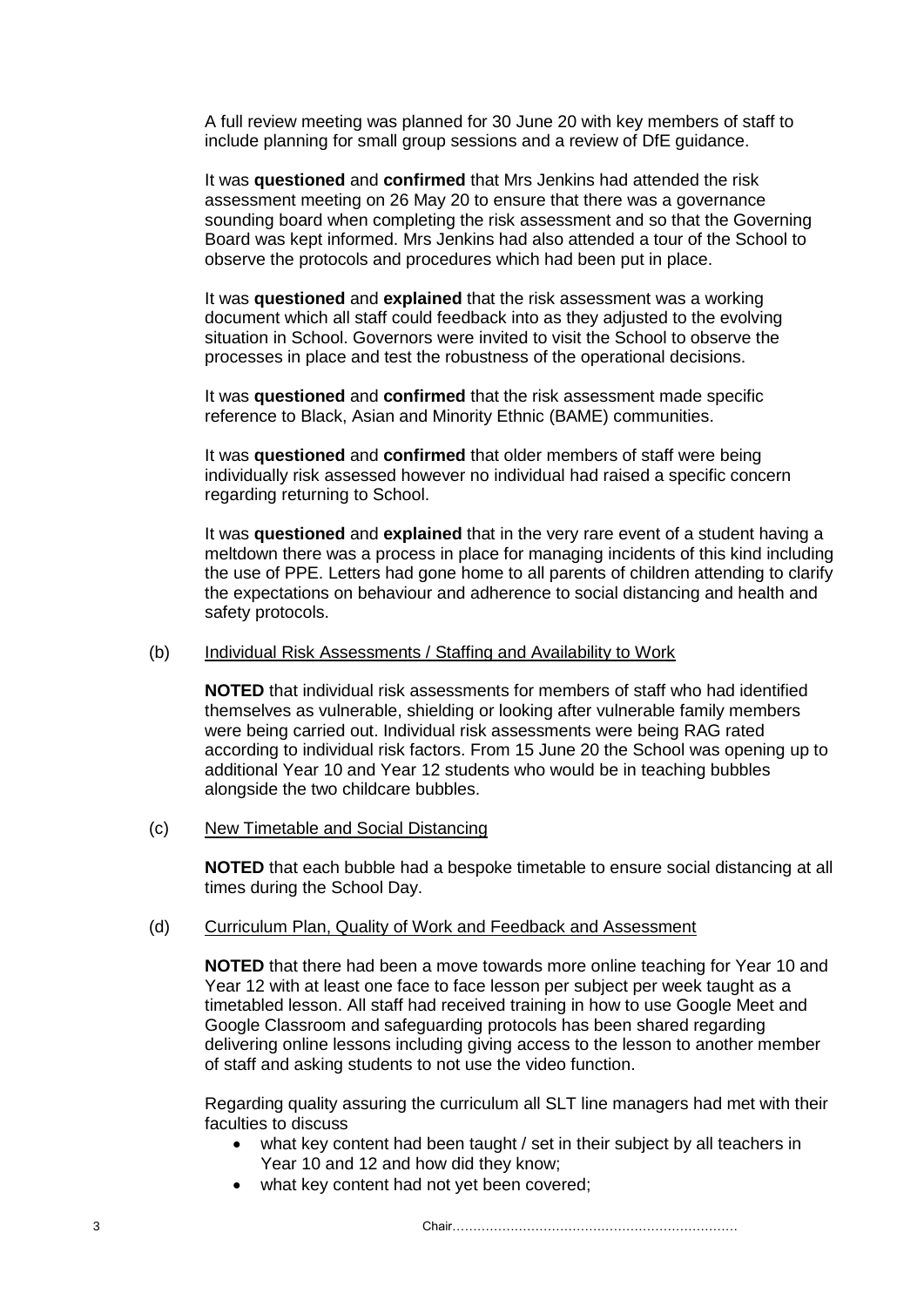- what key non-negotiable content must be taught to all Year 10 and 12 classes in the four weeks from 15 June 20 to 17 July 20 and would consistency across subject teachers be ensured;
- what work had had been or needed to be undertaken to condense topics/units in 2020/21 and who would quality assure and ensure appropriate curriculum coverage

Notes of all meetings had been recorded.

#### It was **questioned** and **confirmed** that

- teachers were ensuring access for all students. Students who were unable to either access online platforms due to internet restrictions or hardware were being sent work home to complete in hard copy format;
- all students were familiar with the online learning platforms being used by the School so there were no barriers to learning from the platforms being used;
- the SEN team were supporting students with EHCPs to ensure that learning was differentiated and accessible;
- students who were not accessing learning were being tracked and information shared with Heads of Learning to follow up with families. Attendance in online lessons was using the normal system of registering by Progresso and absence was being monitored and followed up where more than one lesson was being missed;
- attendance could not be enforced in the usual way during lockdown however the School was doing everything it could to engage with students and follow up where there were issues.

From 15 June 20 some Year 10 and Year 12 students would be returning to School and the School had made careful plans to ensure that the strict timetable for each of the bubbles was adhered to. Concern was also expressed about Year 10 students accessing online lessons as per the timetable due to being out of routine with learning habits. Some students were not participating in online lessons and staff were being creative around how they engaged with students and encouraged them to turn on their microphones. Sophie Brown was using influencers in her year group to get other students engaged.

#### It was **questioned** and **confirmed** that

- when students entered a virtual classroom they were agreeing to be recorded;
- all class teachers had given access to their Head of Faculty to attend their lesson to ensure quality control and adherence to safeguarding protocols;
- engagement was monitored by the class teacher through questioning however for less able students TAs might do some pre teaching to support a lesson or they may follow up with individual students after a lesson.

Mrs Jenkins commented that the Year 12 online teaching had been superb and students were continuing with a normal teaching routine. Dr Francis commented that feedback in the community had been very positive regarding the level of contact and engagement from the School.

There was a discussion around plans for Y11 results day in August and the School was waiting for further DfE guidance.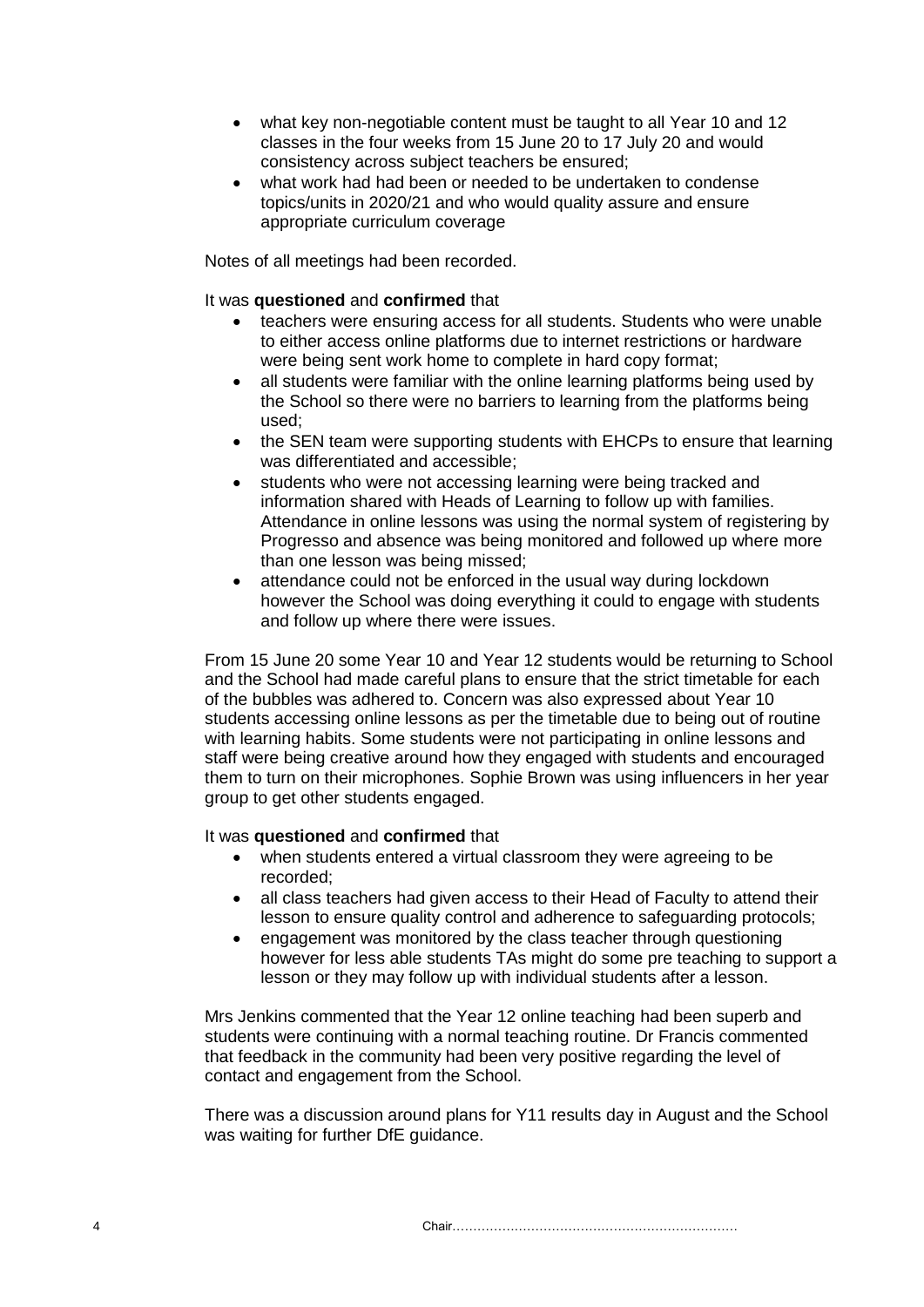Assessment / exam weeks were to be moved to the Autumn term and Year 11 PPEs to the beginning of January. Year 13 mock exams would take place at the beginning of December.

### (e) Year 7, Year 11, Year 13 Transition

### **NOTED** that

(i) the incoming Year 7 intake had been adversely affected by the confirmation of the opening of the new Wren Academy and confirmed numbers had fallen from 210 to 190. Churn was continuing and it was likely that the numbers may fall further. It was likely that the School would need to timetable for a 7 form intake rather than 8 which would impact on the offer of two languages on the timetable. Induction for parents and children was being organised and likely to take the form of a virtual tour and introduction. School visits to local primary schools were also being planned.

It was **questioned** and **confirmed** that teachers would probably need to do their own baseline assessments of the incoming Year 7 students as many of them would not have attended lessons for a considerable period of time.

- (ii) all students in Year 9 had picked their option subjects. The School was in process of writing to parents to confirm. It was acknowledged that some Year 9 students had lost their motivation for subjects they were no longer going to study. To re-engage Year 9 students it was proposed that individual subject teachers deliver some taster lessons in their option subjects to give students a head start with Year 10 learning and help restart and refocus students with their learning;
- (iii) Year 11 students were being set transition work for subjects they were wanting to continue with in Year 12.

#### (f) Communication

**NOTED** that all letters to parents had been shared with Governors as well as key messages to staff via the Staff bulletin updates. Governors acknowledged that communication from the School with Governors, staff, parents and students had been excellent.

#### (g) Budget Update

**REPORTED** that the predicted in-year deficit had reduced from £617k by £90k due to the School claiming funding back from the ARP. The school's follow up meeting with Sangeeta Brown Resources Manager at the LA had been postponed due to technical issues.

**RESOLVED** that feedback from the meeting with the LA be reported at the next Governing Body meeting on 01 July 20.

### **ACTION: Clerk, Ms Fernandez, Mr Hyland**

(h) Recruitment and Staffing

# **NOTED** that there had been

- one resignation in English which would be covered by the HLTA continuing to teach for an additional term;
- one resignation in History and recruitment was in process.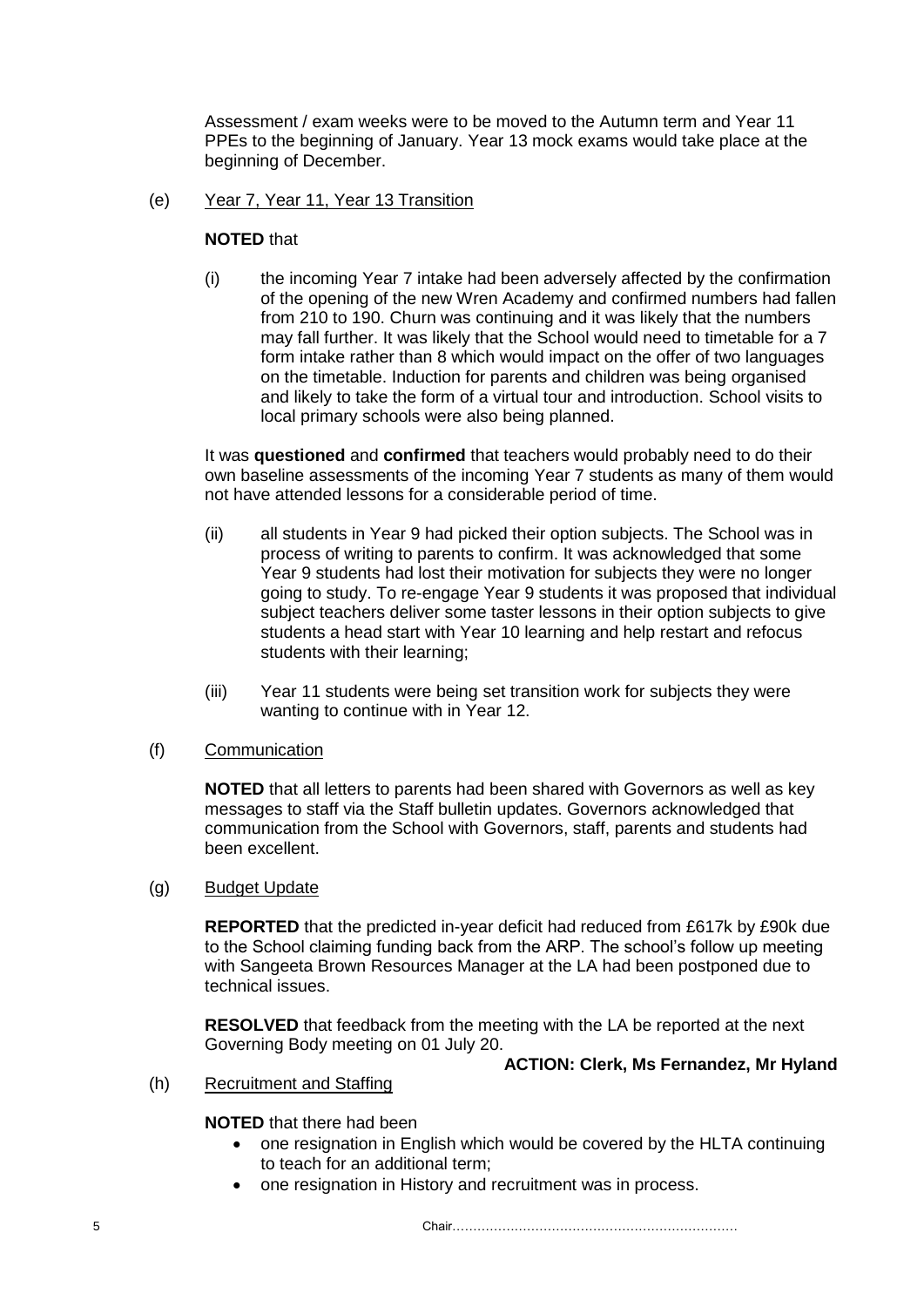(i) Teacher Upper Pay Applications

**NOTED** that Ms Douglas was leading training for individual members of staff regarding the process to apply for Upper Pay Scale (UPS). Staff would not be held to account for a data target but may provide evidence of having made progress towards that data target.

(j) Safeguarding

**NOTED** that day to day issues were being monitored and responded to by the welfare team. Phone calls home to all students on a three weekly rota were continuing. Food parcels from the School's foodbank were being organised and delivered or collection was being arranged from the School.

#### **OTHER BUSINESS**

#### 7. GOVERNOR TRAINING AND DEVELOPMENT

**NOTED** that no training had been attended due to lockdown and since the last Full Governing Body meeting on 22 May 20.

8. GOVERNOR VISITS

**NOTED** that no Governor visits had taken place due to lockdown.

#### 9. LOCAL AUTHORITY REFERRALS

**NOTED** that the Governors Information Pack for Summer 2020 had been shared.

10. AOB

#### (a) Support from Governors

**NOTED** that Governors asked if the School's senior leadership felt that it had the support it needed from the Governors and if not what further support did it need and how could Governors better support the School during this unusual time. Mr Bruton encouraged Governors to provide individual feedback either through challenge or endorsement and by checking in with how things were going. Questions and feedback were useful in prompting the School to consider things Governors may want a report on. Governors were also invited to visit the School to see it in action and evidence reported processes and procedures.

It was **questioned** and **confirmed** that the School was not yet clear from the LA regarding plans to offer a summer school for students.

(b) Black Lives Matter

**NOTED** that Governors asked what the School was doing to engage with the Black Lives Matter campaign and support the anti-racism agenda. It was explained that the School promoted equality and was anti-racist and this culture was supported through assemblies, shared resources, discussion around the right kind of activism and using the curriculum. However, it was recognised that it could do more. An Anti-Racist Working Party had been organised and the first meeting was taking place on 18 June 20 to look at policies, curriculum, behaviours, and culture and